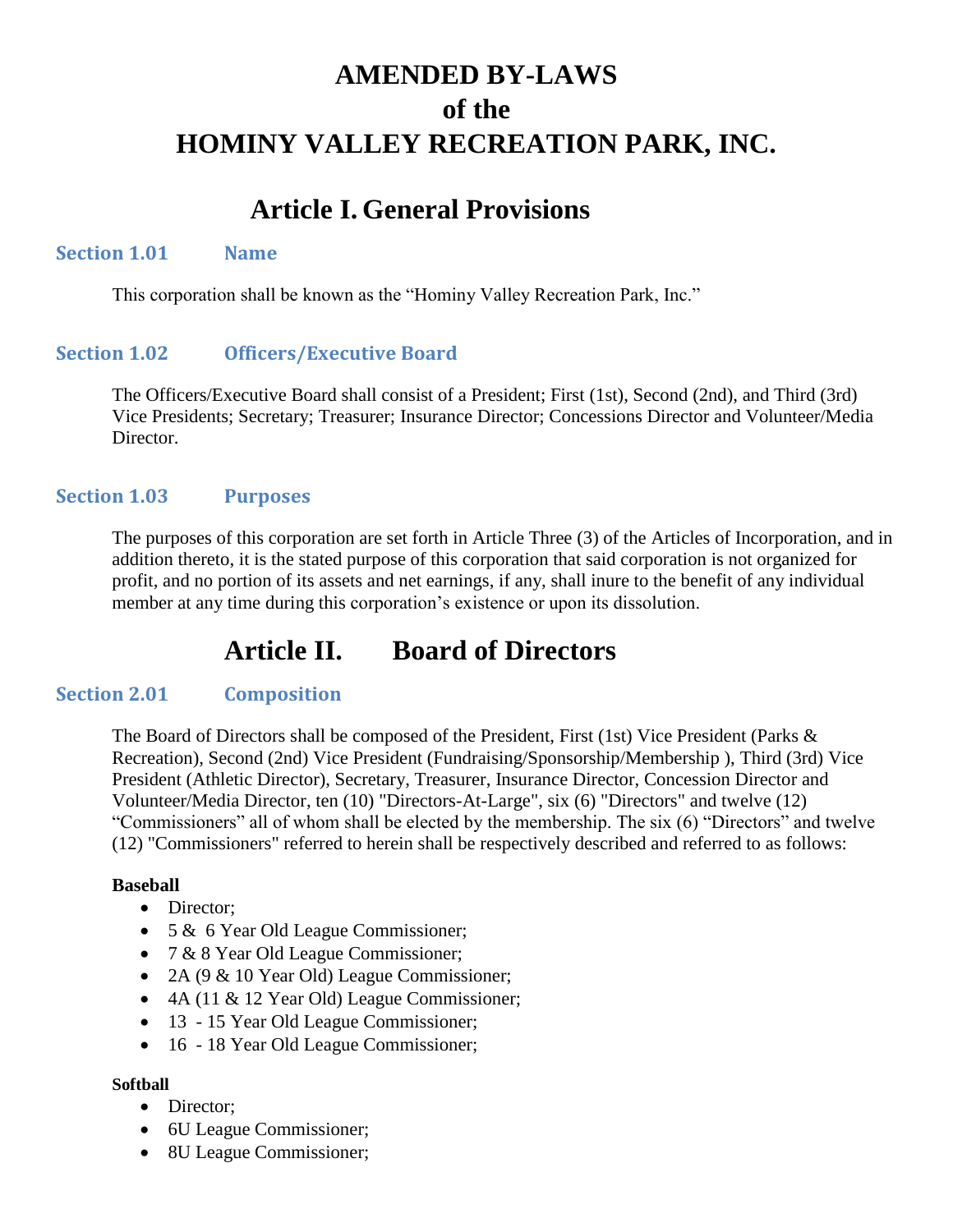- IOU League Commissioner;
- 12U League Commissioner;
- 14U League Commissioner;
- 16U League Commissioner;

#### **Football**

• Director;

#### **Cheerleading**

• Director;

#### **Basketball**

- Home League Director;
- Travel League Director;

### **Section 2.02 Terms**

All officers shall be elected annually. The five (5) Directors-At-Large, formerly called "Directors", whose respective two-year terms have just expired shall be replaced or re-elected as the membership may vote, for two-year terms. Those (5) Directors-At-Large, formerly called "Directors" who are beginning or are in the second year of their two-year term shall serve out their terms and at the next annual meeting, those five (5) positions shall be filled by election for two-year terms. All successor Directors-At-Large shall thereafter be elected for terms of two years each. The six (6) Director positions and twelve (12) Commissioner positions, as described in Section One (1) shall each be filled by election for a term of one (1) year. Successor "Directors" and "Commissioners" shall thereafter be elected for terms of one (1) year each.

# **Article III. Jurisdiction**

### **Section 3.01 Board of Directors**

The Board of Directors shall have and may exercise jurisdiction and conduct all business of the corporation except as herein restricted.

### **Section 3.02 Committees**

The officers shall constitute an executive committee with authority to carry on the corporation's business between meetings of the Board of Directors and members. However, the Board of Directors by resolution adopted by a majority of the Directors and Officers may designate one or more committees each of which shall consist of two (2) or more directors, which committees to the extent provided in such resolution in the Charter or in the By-Laws of the corporation shall have and exercise the authority of the Board of Directors in the management of the corporation but the designation of such committees and the delegation thereto of authority shall not operate to relieve the Board of Directors of any individual Director of any responsibility or liability imposed upon it or him by law.

# **Article IV. Initial Nominations and Elections**

### **Section 4.01 Nominating Committee**

At the First (1st) annual meeting of the membership, the incorporators hereof shall constitute a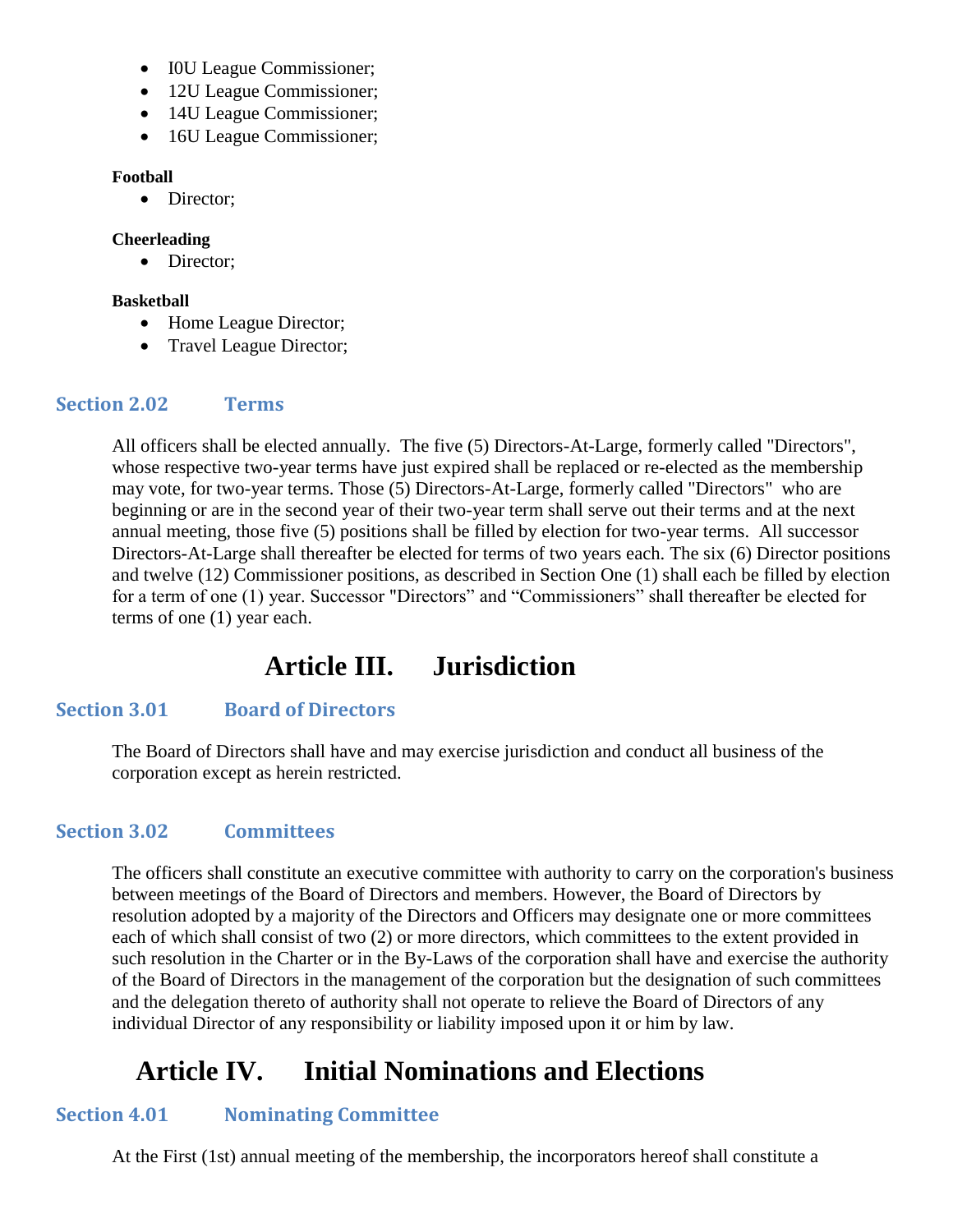nominating committee which shall make its report for nominations in the opening meeting of the membership only. Thereafter, the President shall appoint five (5) members by and with the consent of the Board of Directors, who may, but need not be, Officers or Directors, to serve as a nominating committee. The nominating committee so appointed shall make its report in writing with notification to the membership at least one (1) week prior to the date of the meeting at which the election of Officers and Directors shall be held.

#### **Section 4.02 Other Nominations**

At the meeting in which elections are to be held, the nominating committee shall make its nominations for Officers, Directors and Commissioners, as defined in Article Two (2), Section One (1), whose positions are then to be filled. Additional nominations for non-officer positions may be made by the membership from the floor until nominations are closed on motion duly made, seconded and carried.

#### **Section 4.03 Requirements for Election to Officer/Executive Board Positions**

- (a) Nomination must be accepted by nominee and confirmed by nominating committee at least thirty (30) days prior to election.
- (b) Candidates may not accept nomination for more than one (1) Officer/Executive Board position.
- (c) All nominees and appointees are subject to background check upon Executive Board approval.
- (d) The President, First (1st), Second (2nd) and Third (3rd) Vice President nominees must have previously served on the Board of Directors within the past three (3) years prior to nomination.

#### **Section 4.04 Methods of Voting**

The election of Officers, Directors and Commissioners shall be determined by paper ballot. The determination of any question coming before any meeting of the membership shall be by the show of the hands, voice or rising vote, except that at any meeting the election or question may be determined by ballot, if a majority of the member present so determine.

#### **Section 4.05 No Voting by Proxy**

There shall be no voting by proxy, at any meeting of the membership, annual, regular or special.

#### **Section 4.06 Procedures for Holding Elections**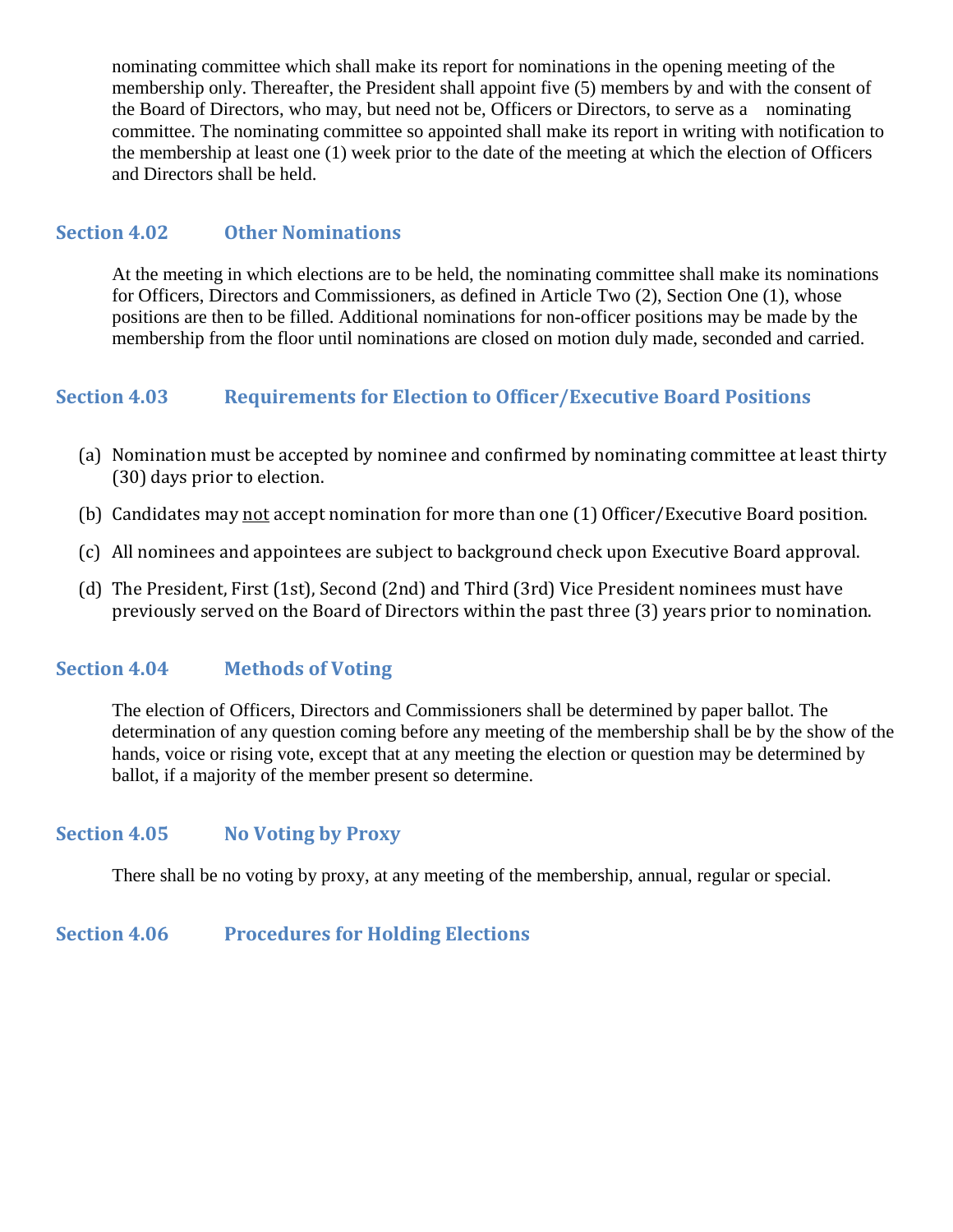- (a) Verify eligibility of voting membership.
- (b) Issue ballot to members by signed roll.
- (c) Reading of ballot and opening of nominations from floor for all non-officer positions. Each nomination shall be displayed and each nominee must be present for the nomination to be valid.
- (d) No voting until all nominations are closed by motion, second and carried.
- (e) Voting will be declared open a maximum of 2 hours.
- (f) The Secretary will oversee a three (3) member panel which will exclude any nominee on the new ballot unless running unopposed. This panel will be responsible for the counting and verification of ballots and recording of election results.
- (g) Nominee will be notified by the Secretary and results posted within 48 hours of the close of the election.

### **Article V. Terms of Office**

#### **Section 5.01 Officers**

All terms of elective Officers shall commence at the next regularly scheduled meeting of the Board of Directors. Such Officers, except as otherwise herein provided with a reference to Directors, shall hold office for a term of one (1) year or until their successors are duly elected and qualified.

#### **Section 5.02 Directors**

The terms of Directors shall commence at the next regularly scheduled meeting of the Board of Directors. Directors shall hold office for a term of one (1) year or until their successors are duly elected and qualified.

#### **Section 5.03 Vacancies**

Any vacancy on the Board of Directors including any of the offices herein above created except that of President, occurring between annual meetings shall be filled on appointment by the President, by and with the consent of the Board of Directors, and the person so appointed shall complete the unexpired term of the predecessor in office. The First (1st) Vice President, Second (2nd) Vice President, Third (3rd) Vice President, Secretary, Treasurer, Insurance Director, Concession Director, and Volunteer/Media Director, in that order shall succeed to the office of President if the office becomes vacant between annual meetings.

## **Article VI. Duties of Officers**

#### **Section 6.01 President**

The President must represent the organization in a positive, professional and ethical manner and shall display integrity, fairness and honesty at all times while maintaining focus on the continued development of the children and program. The President shall preside at all meetings, appoint all committees and assume all other duties pertaining to this office. The President shall have the power to call meetings of the Board of Directors or the membership whenever deemed necessary. The President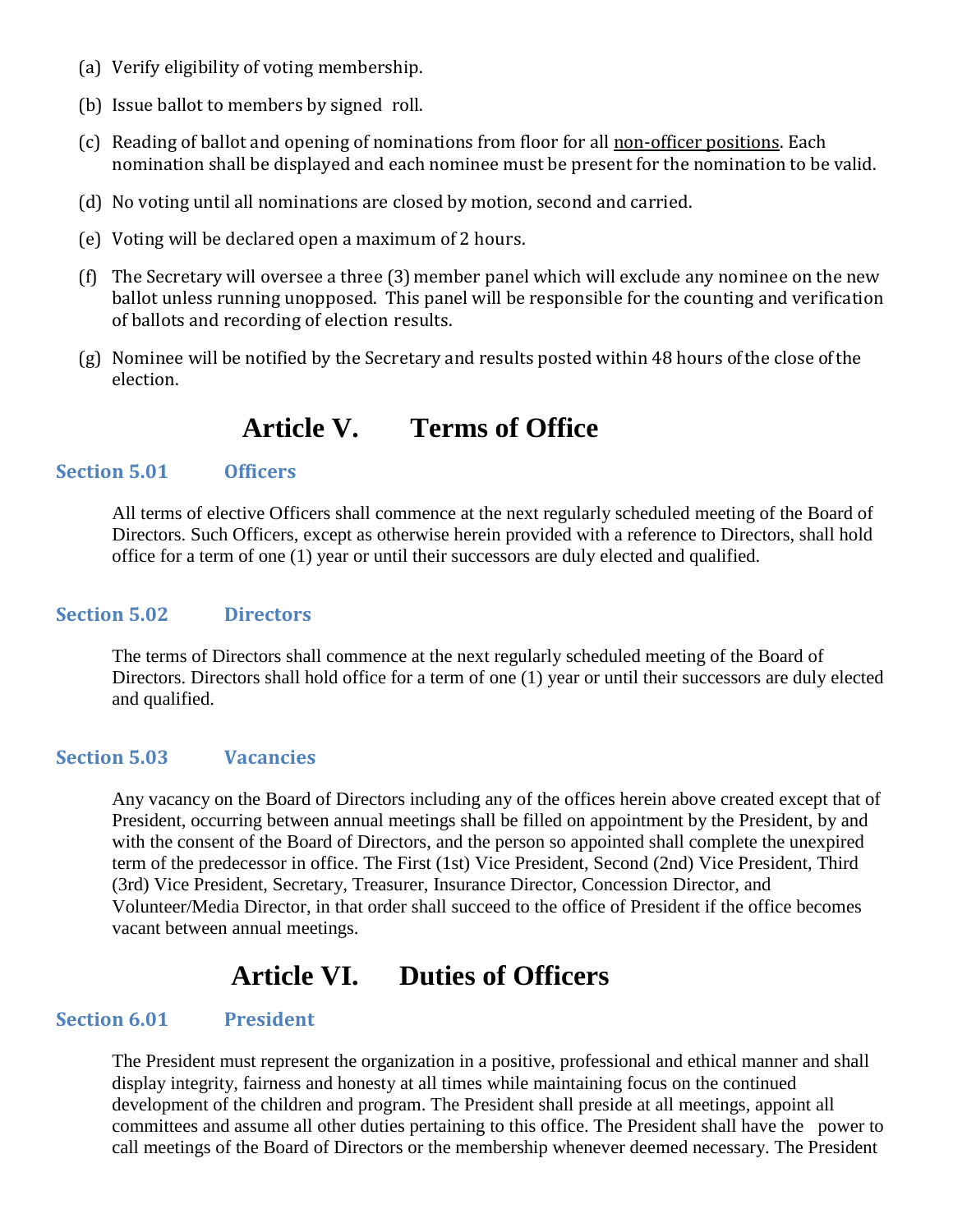must be the deciding vote in cases of a tie. The President shall be the point of contact with all County representatives. In the President's absence or inability to act, the First (1st), Second (2nd), Third (3rd) Vice Presidents, Secretary, Treasurer, Insurance Director, Concessions Director, Volunteer/Media Director, in this order, shall assume the duties of the office.

#### **Section 6.02 Vice Presidents**

The duties of the Vice Presidents other than as specified above are:

- First (1st) Vice President shall assume the duties and responsibilities for the direction and maintenance of Parks and Recreation.
- Second (2nd) Vice President shall assume the duties and responsibilities for the direction and maintenance of fundraising, sponsorship and membership.
- Third (3rd) Vice President shall assume the duties and responsibilities for the direction and maintenance of sports and recreation.

All Vice Presidents are the chairman of their respective areas of responsibilities and report to the President and Board of Directors.

#### **Section 6.03 Secretary**

The Secretary shall keep the minutes of all meetings of the Board of Directors and maintain, distribute and post them, on or before the next regularly scheduled board meeting. The Secretary shall be responsible for monitoring adherence to the By-Laws of the organization and that all meetings are conducted by following the guidelines of Roberts Rules of Order, Newly Revised in Brief (2004 ). The Secretary shall handle all correspondence; maintain files for the organization and all other duties pertaining to the office.

#### **Section 6.04 Treasurer**

The Treasurer must evidence prior experience in the use of accounting software programs, such as *Quickbooks* and must have maintained the books of another business or non-profit entity to hold this position. The Treasurer shall accept all financial assets belonging to the corporation, giving his official receipt therefore, shall maintain a bank account or accounts in the name of the corporation in such depositories designated by the Board of Directors, shall pay all bills and shall keep accurate and detailed financial records pertaining to the financial status including income and disbursement of this corporation. The Treasurer does not have the authority to change the current accounting system adopted by the corporation without prior approval of the Board of Directors. The Treasurer must be bonded in an amount that is ten (10) percent above the previous calendar year revenues, unless otherwise designated by the Board of Directors. All checks must be signed by the Treasurer or President. No funds shall be disbursed except as directed by the Board of Directors; provided that the Treasurer from time to time expend sums not to exceed \$3,000.00 per expenditure for operating and other necessary, customary and recurring expenses of the corporation.

#### **Section 6.05 Insurance Director**

The Insurance Director shall insure that organization maintains adequate and appropriate insurance coverage at all times, with the responsibility for obtaining the highest quality insurance at the best value. The Insurance Director shall coordinate all claims with individual commissioners and the carrier.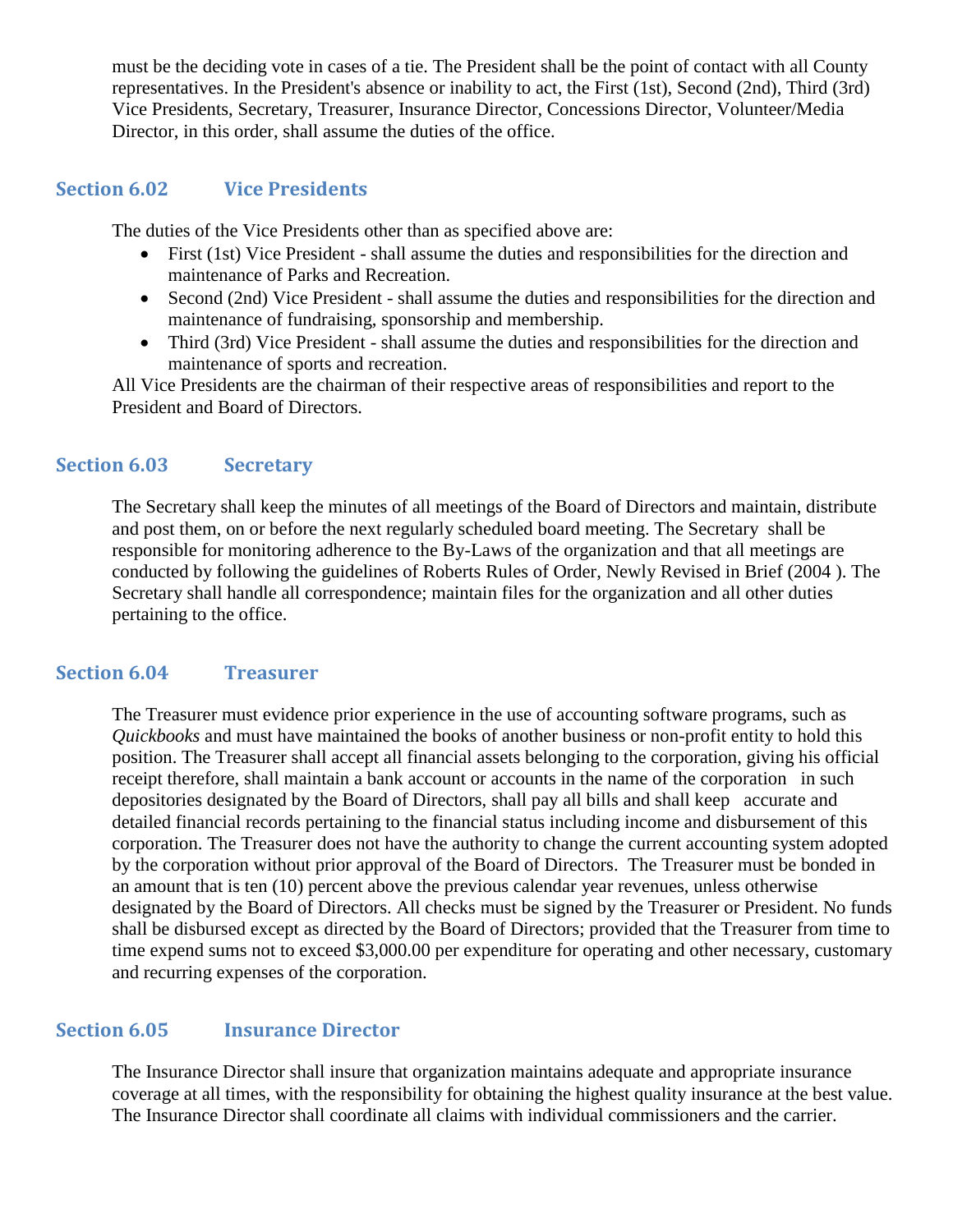#### **Section 6.06 Concessions Director**

The Concessions Director shall be responsible for purchasing all concession, janitorial and sanitary supplies, for performing regularly scheduled inventories, for maintaining appropriate stock levels, for maintenance and care of equipment and for keeping all concession areas clean. The Concessions Director shall coordinate with Athletic Director/Commissioners all schedules of concession workers as well as provide coordination, direction and supervision to insure successful and profitable operations during each event. The Concessions Director is responsible for maintaining a ledger of startup funds, monies received, bank deposits, expenditures and inventories used. All funds must be counted, deposit prepared, bagged, sealed and signed by two (2) individuals, one of whom must be an Executive Board Member or Appointee. All deposits must be made within two (2) business days after an event with documentation provided to the Treasurer.

#### **Section 6.07 Volunteer/Media Director**

The Volunteer/Media Director shall coordinate all volunteer opportunities as needed. The Volunteer/Media Director shall work with all Board Members/Commissioners to organize workers for tournaments and/or special events, and other needs provided adequate notice is given. The Volunteer/Media Director shall maintain and update the website as information becomes available and no less than once per month. Additionally, the Volunteer/Media Director is responsible for distributing information prepared by the Officers, Directors and/or Commissioners for their respective areas of responsibility.

### **Article VII. Meetings of Membership**

#### **Section 7.01 Time and Number**

The time and number of regular meetings of the membership shall be in accord with the desire of the majority of the members which shall be determined by a vote. The annual meeting of the members of the corporation shall be held during the month of January for the purpose of electing officers.

#### **Section 7.02 Place of Meeting**

The annual and other meetings of the members shall be held at such place as from time-to-time the members by majority vote may designate; if no such designation is made, the meeting place shall be determined by the Board of Directors.

### **Article VIII. Membership and Dues**

#### **Section 8.01 Qualifications of Members**

Any person who is a resident of the Hominy Valley area of Buncombe County, State of North Carolina, who is eighteen (18) years of age or older and who is interested in the purposes for which this corporation is formed, as set forth in the Article of Incorporation, and who has paid an annual membership fee and has been named on the membership roll of this non-profit corporation, shall be entitled to vote on all matters properly coming before any meeting of the membership.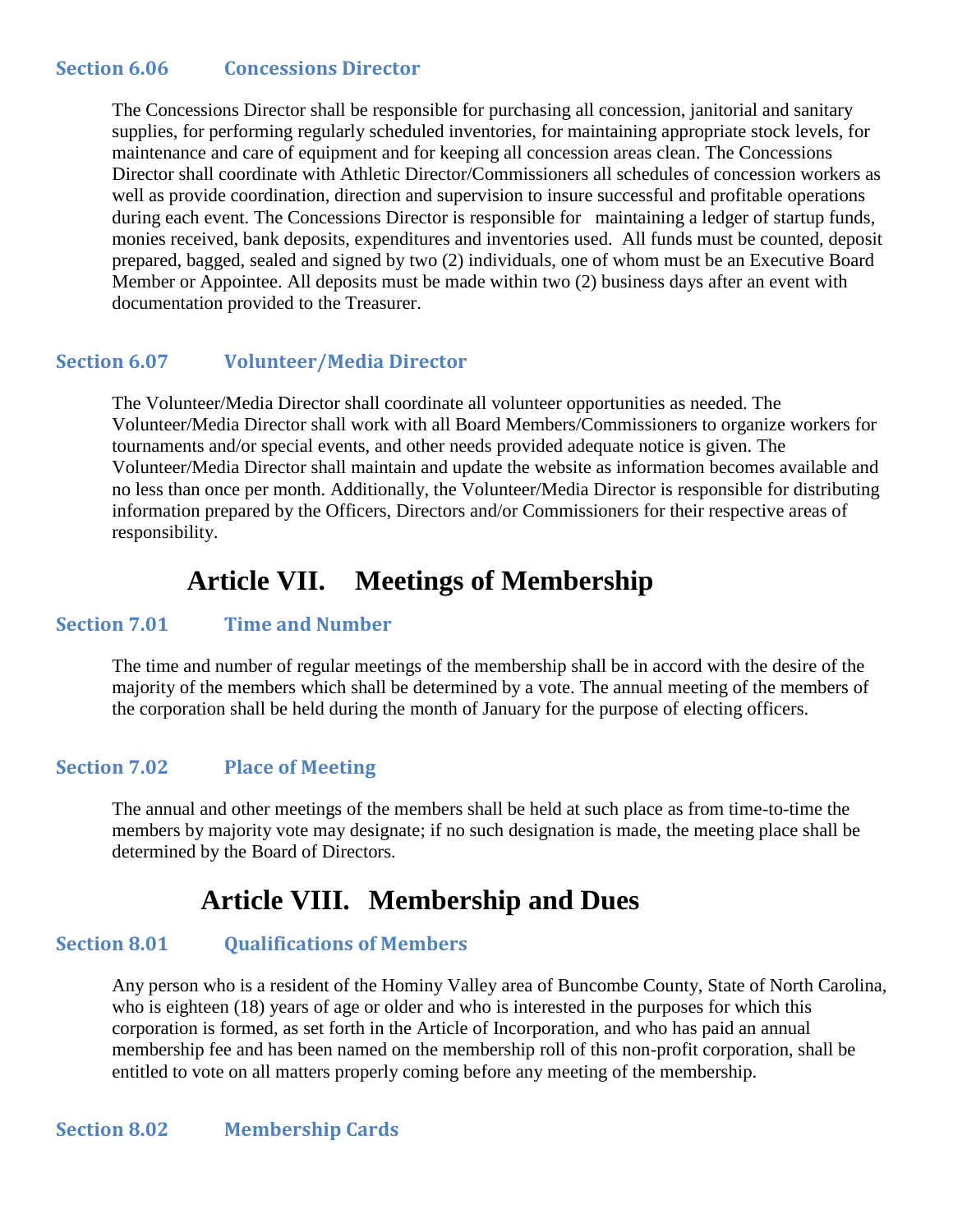Cards acknowledging receipt of annual membership dues and evidencing membership therein may be issued by the Secretary, and such cards shall not be transferred.

#### **Section 8.03 No Stocks or Dividends**

This corporation shall not have or issue shares of stock. No dividend shall be paid and no part of the net income of this corporation shall be distributed to its members/Directors or Officers.

# **Article IX. Notice and Quorum**

#### **Section 9.01 Board of Directors**

Notice of the time and place of all meetings of the Board of Directors, both regular and special, shall be given by the Secretary to each Director by actual notice at least twenty-four (24) hours before the meeting or by written notice at least forty-eight (48) hours before the meeting; provided, however, that meetings may be held at anytime without notice is a two-thirds majority of all members of the Board of Directors are present and take part in the meeting. Proper notice having been given, those attending such properly called meeting shall constitute a quorum, and shall have full authority to proceed with the transaction of the business of the corporation. Any member of the Board of Directors missing three (3) consecutive-called meetings without a valid reason and having been notified of said meeting may be replaced as a board member.

#### **Section 9.02 Membership Meetings**

Notice of any meeting of the membership of this corporation, regular or special, shall be given by the Secretary through the Media Director. Those attending such properly called meetings shall constitute a quorum of the membership and shall have full authority to proceed with transactions of all business properly brought before such meeting. Registration for membership will be provided only during sporting event sign-ups; Baseball/Softball-Spring; Football/Cheerleading/Basketball - Fall.

# **Article X. "Hominy Valley Area" Defined**

#### **Section 10.01 Definition**

The phrase "Hominy Valley Area" as used herein and in the Articles of Incorporation shall mean and be that portion of the land area of Buncombe County, State of North Carolina encompassed by and included in the boundaries of the following school districts, to wit: Sand Hill-Venable, Pisgah, Candler, Hominy Valley and Enka.

## **Article XI. Amendment of By-Laws**

#### **Section 11.01 Amendment by Membership**

These By-Laws may be amended at any regular or special meeting of the membership by vote of a majority of those present, after two (2) weeks prior notice to the members of the meeting and purpose for which it is called.